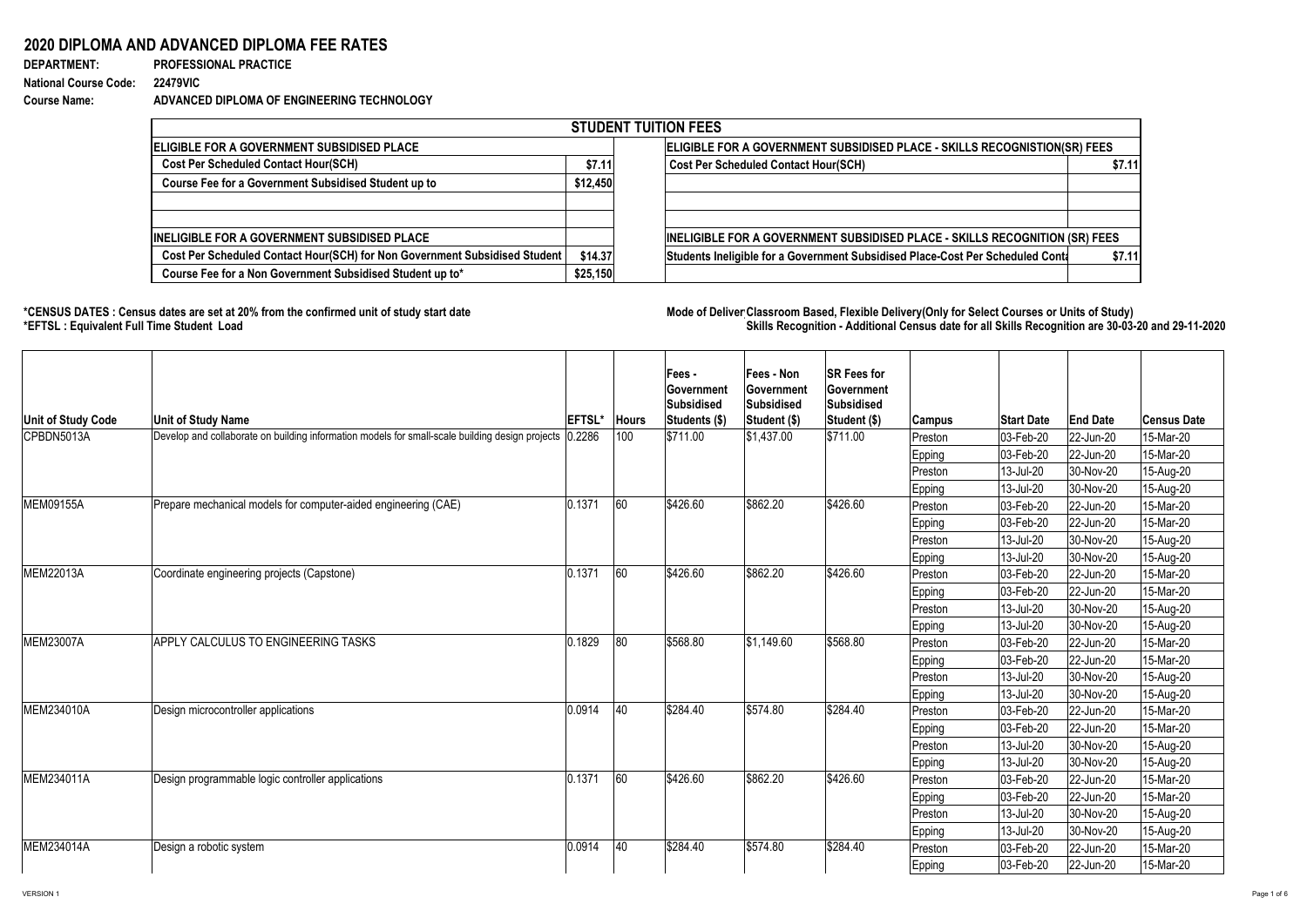| Unit of Study Code | <b>Unit of Study Name</b>                                                  | <b>EFTSL*</b> | <b>Hours</b> | <b>Fees-</b><br><b>Government</b><br>Subsidised<br>Students (\$) | <b>Fees - Non</b><br><b>Government</b><br>Subsidised<br>Student (\$) | <b>SR Fees for</b><br><b>Government</b><br>Subsidised<br>Student (\$) | Campus            | <b>Start Date</b>         | <b>End Date</b>        | <b>Census Date</b>     |
|--------------------|----------------------------------------------------------------------------|---------------|--------------|------------------------------------------------------------------|----------------------------------------------------------------------|-----------------------------------------------------------------------|-------------------|---------------------------|------------------------|------------------------|
|                    |                                                                            |               |              |                                                                  |                                                                      |                                                                       | Preston           | $13$ -Jul-20              | 30-Nov-20              | 15-Aug-20              |
|                    |                                                                            |               |              |                                                                  |                                                                      |                                                                       | Epping            | $13$ -Jul-20              | 30-Nov-20              | 15-Aug-20              |
| MEM30033A          | USE COMPUTER-OPERATED DESIGN (CAD) TO CREATE AND DISPLAY 3-D MODELS 0.0914 |               | 40           | \$284.40                                                         | \$574.80                                                             | \$284.40                                                              | Preston           | $ 03 - \text{Feb} - 20 $  | $ 22$ -Jun-20          | 15-Mar-20              |
|                    |                                                                            |               |              |                                                                  |                                                                      |                                                                       | Epping            | $ 03 - \text{Feb} - 20 $  | 22-Jun-20              | 15-Mar-20              |
|                    |                                                                            |               |              |                                                                  |                                                                      |                                                                       | Preston           | $13$ -Jul-20              | 30-Nov-20              | 15-Aug-20              |
|                    |                                                                            |               |              |                                                                  |                                                                      |                                                                       | Epping            | $13$ -Jul-20              | 30-Nov-20              | 15-Aug-20              |
| VU22474            | Apply principles of strength of materials to engineering problems          | 0.1371        | 60           | \$426.60                                                         | \$862.20                                                             | \$426.60                                                              | Preston           | 03-Feb-20                 | $ 22$ -Jun-20          | 15-Mar-20              |
|                    |                                                                            |               |              |                                                                  |                                                                      |                                                                       | Epping            | $ 03 - \text{Feb} - 20 $  | 22-Jun-20              | 15-Mar-20              |
|                    |                                                                            |               |              |                                                                  |                                                                      |                                                                       | Preston           | 13-Jul-20                 | 30-Nov-20              | 15-Aug-20              |
|                    |                                                                            |               |              |                                                                  |                                                                      |                                                                       | Epping            | 13-Jul-20                 | 30-Nov-20              | 15-Aug-20              |
| VU22475            | Apply scientific principles to engineering problems                        | 0.1371        | 60           | \$426.60                                                         | \$862.20                                                             | \$426.60                                                              | Preston           | 03-Feb-20                 | $ 22$ -Jun-20          | 15-Mar-20              |
|                    |                                                                            |               |              |                                                                  |                                                                      |                                                                       | Epping            | 03-Feb-20                 | $ 22$ -Jun-20          | 15-Mar-20              |
|                    |                                                                            |               |              |                                                                  |                                                                      |                                                                       | Preston           | 13-Jul-20                 | $ 30-Nov-20 $          | 15-Aug-20              |
|                    |                                                                            |               |              |                                                                  |                                                                      |                                                                       | <b>Epping</b>     | 13-Jul-20                 | 30-Nov-20              | 15-Aug-20              |
| VU22503            | Create and modify surfaces for simple consumer products                    | 0.1829        | 80           | \$568.80                                                         | $\frac{1}{31,149.60}$                                                | \$568.80                                                              | Preston           | 03-Feb-20                 | $ 22$ -Jun-20          | 15-Mar-20              |
|                    |                                                                            |               |              |                                                                  |                                                                      |                                                                       | Epping            | 03-Feb-20                 | $ 22$ -Jun-20          | 15-Mar-20              |
|                    |                                                                            |               |              |                                                                  |                                                                      |                                                                       | Preston           | $13$ -Jul-20              | 30-Nov-20              | 15-Aug-20              |
| VU22535            | Apply advanced static principles to engineering problems                   | 0.1371        | 60           | \$426.60                                                         | \$862.20                                                             | \$426.60                                                              | Epping            | $13$ -Jul-20              | 30-Nov-20              | 15-Aug-20              |
|                    |                                                                            |               |              |                                                                  |                                                                      |                                                                       | Preston           | $ 03 - \text{Feb} - 20 $  | $ 22$ -Jun-20          | 15-Mar-20              |
|                    |                                                                            |               |              |                                                                  |                                                                      |                                                                       | Epping            | $ 03 - \text{Feb} - 20 $  | $ 22$ -Jun-20          | 15-Mar-20              |
|                    |                                                                            |               |              |                                                                  |                                                                      |                                                                       | Preston_          | $13$ -Jul-20              | 30-Nov-20              | 15-Aug-20              |
| VU22542            | Use advanced 2D & 3D computer aided drafting (CAD) techinques              | 0.1829        | 80           | \$568.80                                                         | $\frac{1}{9}1,149.60$                                                | \$568.80                                                              | Epping<br>Preston | $13$ -Jul-20<br>03-Feb-20 | 30-Nov-20<br>22-Jun-20 | 15-Aug-20<br>15-Mar-20 |
|                    |                                                                            |               |              |                                                                  |                                                                      |                                                                       |                   | $ 03 - Feb - 20 $         | 22-Jun-20              | 15-Mar-20              |
|                    |                                                                            |               |              |                                                                  |                                                                      |                                                                       | Epping<br>Preston | $13$ -Jul-20              | 30-Nov-20              | 15-Aug-20              |
|                    |                                                                            |               |              |                                                                  |                                                                      |                                                                       | Epping            | 13-Jul-20                 | 30-Nov-20              | 15-Aug-20              |
| VU22545            | Apply environmental solutions to engineering projects                      | 0.0914        | 40           | \$284.40                                                         | \$574.80                                                             | \$284.40                                                              | Preston           | $ 03 - Feb - 20 $         | $ 22$ -Jun-20          | 15-Mar-20              |
|                    |                                                                            |               |              |                                                                  |                                                                      |                                                                       | Epping            | $ 03 - Feb - 20 $         | 22-Jun-20              | 15-Mar-20              |
|                    |                                                                            |               |              |                                                                  |                                                                      |                                                                       | Preston           | 13-Jul-20                 | 30-Nov-20              | 15-Aug-20              |
|                    |                                                                            |               |              |                                                                  |                                                                      |                                                                       | <b>Epping</b>     | 13-Jul-20                 | 30-Nov-20              | 15-Aug-20              |
| VU22546            | Apply principles of mechanics to engineering structures                    | 0.0914        | 40           | \$284.40                                                         | \$574.80                                                             | \$284.40                                                              | Preston           | 03-Feb-20                 | 22-Jun-20              | 15-Mar-20              |
|                    |                                                                            |               |              |                                                                  |                                                                      |                                                                       | Epping            | $ 03 - \text{Feb} - 20 $  | $ 22$ -Jun-20          | 15-Mar-20              |
|                    |                                                                            |               |              |                                                                  |                                                                      |                                                                       | Preston           | 13-Jul-20                 | 30-Nov-20              | 15-Aug-20              |
|                    |                                                                            |               |              |                                                                  |                                                                      |                                                                       | Epping            | 13-Jul-20                 | 30-Nov-20              | 15-Aug-20              |
| VU22550            | Produce an engineering design for a reinforced concrete structure          | 0.0914        | 40           | \$284.40                                                         | \$574.80                                                             | \$284.40                                                              | Preston           | $ 03 - \text{Feb} - 20 $  | $ 22$ -Jun-20          | 15-Mar-20              |
|                    |                                                                            |               |              |                                                                  |                                                                      |                                                                       | Epping            | $ 03 - \text{Feb} - 20 $  | 22-Jun-20              | 15-Mar-20              |
|                    |                                                                            |               |              |                                                                  |                                                                      |                                                                       | Preston           | $ 13 -$ Jul-20            | 30-Nov-20              | 15-Aug-20              |
|                    |                                                                            |               |              |                                                                  |                                                                      |                                                                       | Epping            | 13-Jul-20                 | 30-Nov-20              | 15-Aug-20              |
| VU22551            | Produce an engineering design for a steel structure                        | 0.1371        | 60           | \$426.60                                                         | \$862.20                                                             | \$426.60                                                              | Preston           | $ 03 - \text{Feb} - 20 $  | $ 22$ -Jun-20          | 15-Mar-20              |
|                    |                                                                            |               |              |                                                                  |                                                                      |                                                                       | Epping            | $ 03 - \text{Feb} - 20 $  | 22-Jun-20              | 15-Mar-20              |
|                    |                                                                            |               |              |                                                                  |                                                                      |                                                                       | Preston           | 13-Jul-20                 | 30-Nov-20              | 15-Aug-20              |
|                    |                                                                            |               |              |                                                                  |                                                                      |                                                                       | Epping            | 13-Jul-20                 | 30-Nov-20              | 15-Aug-20              |
| VU22540            | Generate design solutions                                                  | 0.1371        | 60           | \$426.60                                                         | \$862.20                                                             | \$426.60                                                              | Preston           | $ 03 - \text{Feb} - 20 $  | $ 22$ -Jun-20          | 15-Mar-20              |
|                    |                                                                            |               |              |                                                                  |                                                                      |                                                                       | Epping            | $ 03 - \text{Feb} - 20 $  | $ 22$ -Jun-20          | 15-Mar-20              |
|                    |                                                                            |               |              |                                                                  |                                                                      |                                                                       | Preston           | 13-Jul-20                 | 30-Nov-20              | 15-Aug-20              |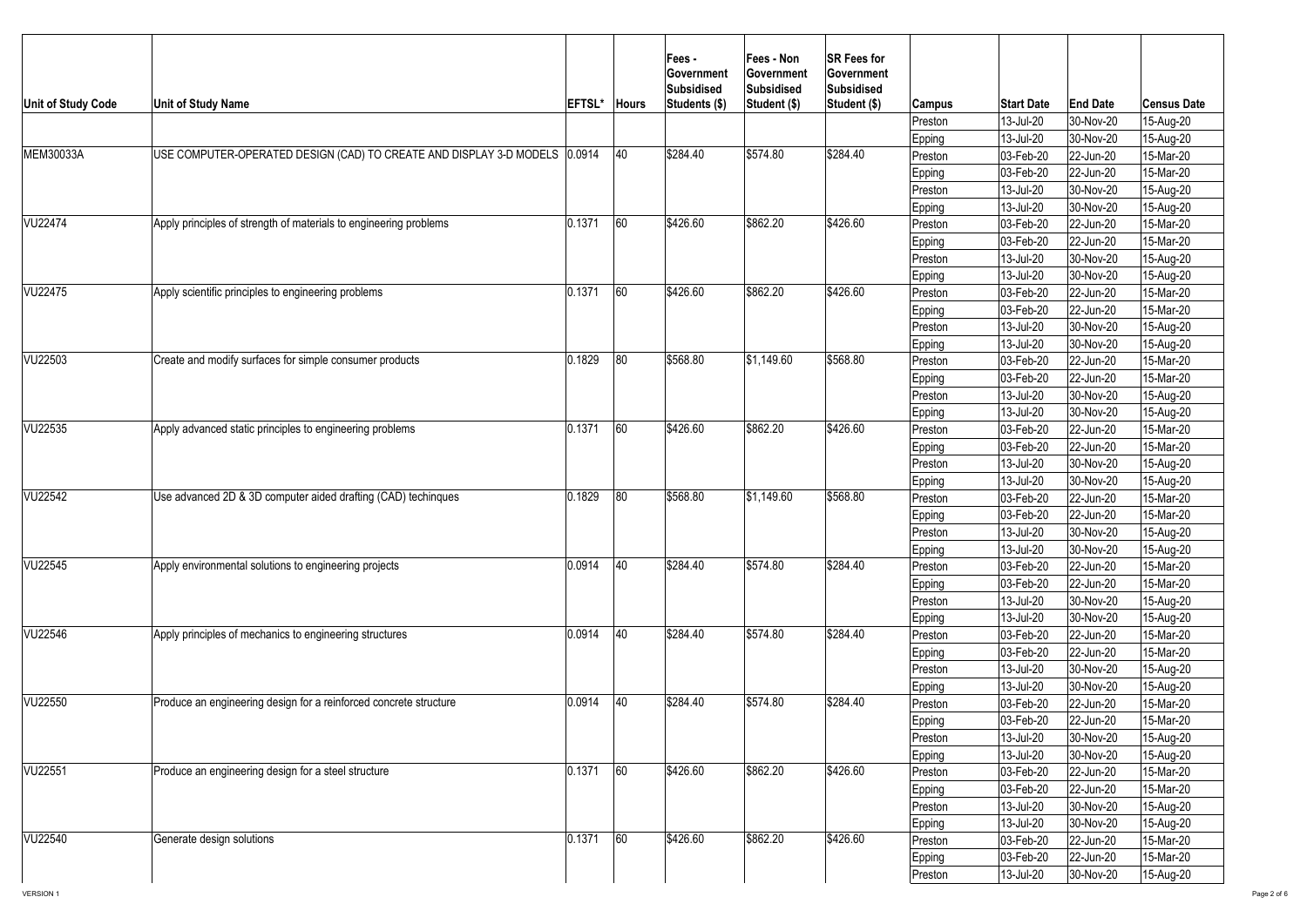| 13-Jul-20<br>$ 30-Nov-20 $<br>15-Aug-20<br>Epping<br>40<br>\$284.40<br>\$574.80<br>\$284.40<br> 0.0914 <br>Produce advanced drawings for reinforced concrete structure<br>03-Feb-20<br>22-Jun-20<br>15-Mar-20<br>Preston<br>15-Mar-20<br>03-Feb-20<br>22-Jun-20<br>Epping<br>30-Nov-20<br>15-Aug-20<br>13-Jul-20<br>Preston<br>13-Jul-20<br>30-Nov-20<br>15-Aug-20<br><b>Epping</b><br>40<br>\$284.40<br>\$574.80<br>\$284.40<br>Produce advanced engineering drawings for a reinforced concrete structure<br> 0.0914 <br>VU22553<br>03-Feb-20<br>22-Jun-20<br>15-Mar-20<br>Preston<br>03-Feb-20<br>22-Jun-20<br>15-Mar-20<br><b>Epping</b><br>13-Jul-20<br>30-Nov-20<br>15-Aug-20<br>Preston<br>13-Jul-20<br>30-Nov-20<br>15-Aug-20<br><b>Epping</b><br>\$862.20<br>60<br>\$426.60<br>\$426.60<br>0.1371<br>Design timber structures<br>03-Feb-20<br>15-Mar-20<br>22-Jun-20<br>Preston<br>03-Feb-20<br>15-Mar-20<br>22-Jun-20<br><b>Epping</b><br>13-Jul-20<br>30-Nov-20<br>15-Aug-20<br>Preston<br>13-Jul-20<br>30-Nov-20<br>15-Aug-20<br><b>Epping</b><br> 0.1371 <br>160<br>\$426.60<br>\$862.20<br>\$426.60<br>Apply principles of soil mechanics to civil engineering<br>03-Feb-20<br>22-Jun-20<br>15-Mar-20<br> Preston<br><b>Epping</b><br>03-Feb-20<br>22-Jun-20<br>15-Mar-20<br>$ 30-Nov-20 $<br>15-Aug-20<br>13-Jul-20<br>Preston<br>13-Jul-20<br>30-Nov-20<br>15-Aug-20<br><b>Epping</b><br>60<br>\$862.20<br>0.1371<br>\$426.60<br>\$426.60<br>Set up mechatronics engineering systems<br>03-Feb-20<br>$ 22$ -Jun-20<br>15-Mar-20<br>Preston<br>15-Mar-20<br>03-Feb-20<br>22-Jun-20<br><b>Epping</b><br>15-Aug-20<br>13-Jul-20<br>30-Nov-20<br>Preston<br>13-Jul-20<br>30-Nov-20<br>15-Aug-20<br><b>Epping</b><br>60<br>\$862.20<br>0.1371<br>\$426.60<br>\$426.60<br>Plan and manage a robotics system<br>15-Mar-20<br>03-Feb-20<br>22-Jun-20<br>Preston<br>15-Mar-20<br>03-Feb-20<br>22-Jun-20<br>Epping <br>13-Jul-20<br>30-Nov-20<br>15-Aug-20<br>Preston<br>13-Jul-20<br>30-Nov-20<br>15-Aug-20<br><b>Epping</b><br>60<br>\$426.60<br>\$862.20<br>\$426.60<br>Investigate advanced technology applications in the manufacturing industry and related industries [0.1371]<br>03-Feb-20<br>15-Mar-20<br>22-Jun-20<br>Preston<br>03-Feb-20<br>15-Mar-20<br>22-Jun-20<br><b>Epping</b><br>13-Jul-20<br>30-Nov-20<br>15-Aug-20<br>Preston<br>13-Jul-20<br>15-Aug-20<br>30-Nov-20<br><b>Epping</b><br>40<br>\$284.40<br>\$284.40<br>\$574.80<br>Use commication network concepts and practices in manufacturing and engineering applications (0.0914<br>03-Feb-20<br>22-Jun-20<br>15-Mar-20<br>Preston<br>03-Feb-20<br>22-Jun-20<br>15-Mar-20<br>Epping<br>$ 30-Nov-20 $<br>13-Jul-20<br>15-Aug-20<br>Preston<br>30-Nov-20<br>Epping<br>13-Jul-20<br>15-Aug-20<br>\$86.22<br>0.0137<br>\$42.66<br>\$42.66<br>Prepare to work safely in the construction industry<br>$ 03 - \text{Feb} - 20 $<br>22-Jun-20<br>15-Mar-20<br>Preston<br>15-Mar-20<br>Epping<br> 03-Feb-20 <br>22-Jun-20<br>15-Aug-20<br>13-Jul-20<br>$ 30-Nov-20 $<br>Preston<br>15-Aug-20<br>13-Jul-20<br>$ 30-Nov-20 $<br><b>Epping</b><br> 0.0914 <br>40<br>\$574.80<br>\$284.40<br>Set up BIM-capable software and files for building design drafting projects<br>\$284.40<br>03-Feb-20<br>22-Jun-20<br>15-Mar-20<br>Preston<br>03-Feb-20<br>22-Jun-20<br>15-Mar-20<br>Epping<br>13-Jul-20<br>30-Nov-20<br>15-Aug-20<br>Preston<br>13-Jul-20<br>$ 30-Nov-20 $<br>15-Aug-20<br><b>Epping</b><br>10<br>\$71.10<br> \$71.10<br>\$143.70<br>APPLY PRINCIPLES OF OCCUPATIONAL HEALTH AND SAFETY IN THE WORK ENVIRONMENT (0.0229)<br>03-Feb-20<br>22-Jun-20<br>15-Mar-20<br>Preston<br>03-Feb-20<br>15-Mar-20<br>22-Jun-20<br><b>Epping</b><br>13-Jul-20<br>30-Nov-20<br>15-Aug-20<br>Preston<br>13-Jul-20<br>15-Aug-20<br>$ 30-Nov-20 $<br>Epping | Unit of Study Code | <b>Unit of Study Name</b> | <b>EFTSL*</b> | <b>Hours</b> | <b>Fees-</b><br><b>Government</b><br>Subsidised<br>Students (\$) | <b>Fees - Non</b><br>∣Government<br><b>Subsidised</b><br>Student (\$) | <b>SR Fees for</b><br><b>Government</b><br><b>Subsidised</b><br>Student (\$) | Campus | <b>Start Date</b> | <b>End Date</b> | <b>Census Date</b> |
|---------------------------------------------------------------------------------------------------------------------------------------------------------------------------------------------------------------------------------------------------------------------------------------------------------------------------------------------------------------------------------------------------------------------------------------------------------------------------------------------------------------------------------------------------------------------------------------------------------------------------------------------------------------------------------------------------------------------------------------------------------------------------------------------------------------------------------------------------------------------------------------------------------------------------------------------------------------------------------------------------------------------------------------------------------------------------------------------------------------------------------------------------------------------------------------------------------------------------------------------------------------------------------------------------------------------------------------------------------------------------------------------------------------------------------------------------------------------------------------------------------------------------------------------------------------------------------------------------------------------------------------------------------------------------------------------------------------------------------------------------------------------------------------------------------------------------------------------------------------------------------------------------------------------------------------------------------------------------------------------------------------------------------------------------------------------------------------------------------------------------------------------------------------------------------------------------------------------------------------------------------------------------------------------------------------------------------------------------------------------------------------------------------------------------------------------------------------------------------------------------------------------------------------------------------------------------------------------------------------------------------------------------------------------------------------------------------------------------------------------------------------------------------------------------------------------------------------------------------------------------------------------------------------------------------------------------------------------------------------------------------------------------------------------------------------------------------------------------------------------------------------------------------------------------------------------------------------------------------------------------------------------------------------------------------------------------------------------------------------------------------------------------------------------------------------------------------------------------------------------------------------------------------------------------------------------------------------------------------------------------------------------------------------------------------------------------------------------------------------------------------------------------------------------------------------------------|--------------------|---------------------------|---------------|--------------|------------------------------------------------------------------|-----------------------------------------------------------------------|------------------------------------------------------------------------------|--------|-------------------|-----------------|--------------------|
|                                                                                                                                                                                                                                                                                                                                                                                                                                                                                                                                                                                                                                                                                                                                                                                                                                                                                                                                                                                                                                                                                                                                                                                                                                                                                                                                                                                                                                                                                                                                                                                                                                                                                                                                                                                                                                                                                                                                                                                                                                                                                                                                                                                                                                                                                                                                                                                                                                                                                                                                                                                                                                                                                                                                                                                                                                                                                                                                                                                                                                                                                                                                                                                                                                                                                                                                                                                                                                                                                                                                                                                                                                                                                                                                                                                                                           |                    |                           |               |              |                                                                  |                                                                       |                                                                              |        |                   |                 |                    |
|                                                                                                                                                                                                                                                                                                                                                                                                                                                                                                                                                                                                                                                                                                                                                                                                                                                                                                                                                                                                                                                                                                                                                                                                                                                                                                                                                                                                                                                                                                                                                                                                                                                                                                                                                                                                                                                                                                                                                                                                                                                                                                                                                                                                                                                                                                                                                                                                                                                                                                                                                                                                                                                                                                                                                                                                                                                                                                                                                                                                                                                                                                                                                                                                                                                                                                                                                                                                                                                                                                                                                                                                                                                                                                                                                                                                                           | <b>VU22552</b>     |                           |               |              |                                                                  |                                                                       |                                                                              |        |                   |                 |                    |
|                                                                                                                                                                                                                                                                                                                                                                                                                                                                                                                                                                                                                                                                                                                                                                                                                                                                                                                                                                                                                                                                                                                                                                                                                                                                                                                                                                                                                                                                                                                                                                                                                                                                                                                                                                                                                                                                                                                                                                                                                                                                                                                                                                                                                                                                                                                                                                                                                                                                                                                                                                                                                                                                                                                                                                                                                                                                                                                                                                                                                                                                                                                                                                                                                                                                                                                                                                                                                                                                                                                                                                                                                                                                                                                                                                                                                           |                    |                           |               |              |                                                                  |                                                                       |                                                                              |        |                   |                 |                    |
|                                                                                                                                                                                                                                                                                                                                                                                                                                                                                                                                                                                                                                                                                                                                                                                                                                                                                                                                                                                                                                                                                                                                                                                                                                                                                                                                                                                                                                                                                                                                                                                                                                                                                                                                                                                                                                                                                                                                                                                                                                                                                                                                                                                                                                                                                                                                                                                                                                                                                                                                                                                                                                                                                                                                                                                                                                                                                                                                                                                                                                                                                                                                                                                                                                                                                                                                                                                                                                                                                                                                                                                                                                                                                                                                                                                                                           |                    |                           |               |              |                                                                  |                                                                       |                                                                              |        |                   |                 |                    |
|                                                                                                                                                                                                                                                                                                                                                                                                                                                                                                                                                                                                                                                                                                                                                                                                                                                                                                                                                                                                                                                                                                                                                                                                                                                                                                                                                                                                                                                                                                                                                                                                                                                                                                                                                                                                                                                                                                                                                                                                                                                                                                                                                                                                                                                                                                                                                                                                                                                                                                                                                                                                                                                                                                                                                                                                                                                                                                                                                                                                                                                                                                                                                                                                                                                                                                                                                                                                                                                                                                                                                                                                                                                                                                                                                                                                                           |                    |                           |               |              |                                                                  |                                                                       |                                                                              |        |                   |                 |                    |
|                                                                                                                                                                                                                                                                                                                                                                                                                                                                                                                                                                                                                                                                                                                                                                                                                                                                                                                                                                                                                                                                                                                                                                                                                                                                                                                                                                                                                                                                                                                                                                                                                                                                                                                                                                                                                                                                                                                                                                                                                                                                                                                                                                                                                                                                                                                                                                                                                                                                                                                                                                                                                                                                                                                                                                                                                                                                                                                                                                                                                                                                                                                                                                                                                                                                                                                                                                                                                                                                                                                                                                                                                                                                                                                                                                                                                           |                    |                           |               |              |                                                                  |                                                                       |                                                                              |        |                   |                 |                    |
|                                                                                                                                                                                                                                                                                                                                                                                                                                                                                                                                                                                                                                                                                                                                                                                                                                                                                                                                                                                                                                                                                                                                                                                                                                                                                                                                                                                                                                                                                                                                                                                                                                                                                                                                                                                                                                                                                                                                                                                                                                                                                                                                                                                                                                                                                                                                                                                                                                                                                                                                                                                                                                                                                                                                                                                                                                                                                                                                                                                                                                                                                                                                                                                                                                                                                                                                                                                                                                                                                                                                                                                                                                                                                                                                                                                                                           |                    |                           |               |              |                                                                  |                                                                       |                                                                              |        |                   |                 |                    |
|                                                                                                                                                                                                                                                                                                                                                                                                                                                                                                                                                                                                                                                                                                                                                                                                                                                                                                                                                                                                                                                                                                                                                                                                                                                                                                                                                                                                                                                                                                                                                                                                                                                                                                                                                                                                                                                                                                                                                                                                                                                                                                                                                                                                                                                                                                                                                                                                                                                                                                                                                                                                                                                                                                                                                                                                                                                                                                                                                                                                                                                                                                                                                                                                                                                                                                                                                                                                                                                                                                                                                                                                                                                                                                                                                                                                                           |                    |                           |               |              |                                                                  |                                                                       |                                                                              |        |                   |                 |                    |
|                                                                                                                                                                                                                                                                                                                                                                                                                                                                                                                                                                                                                                                                                                                                                                                                                                                                                                                                                                                                                                                                                                                                                                                                                                                                                                                                                                                                                                                                                                                                                                                                                                                                                                                                                                                                                                                                                                                                                                                                                                                                                                                                                                                                                                                                                                                                                                                                                                                                                                                                                                                                                                                                                                                                                                                                                                                                                                                                                                                                                                                                                                                                                                                                                                                                                                                                                                                                                                                                                                                                                                                                                                                                                                                                                                                                                           |                    |                           |               |              |                                                                  |                                                                       |                                                                              |        |                   |                 |                    |
|                                                                                                                                                                                                                                                                                                                                                                                                                                                                                                                                                                                                                                                                                                                                                                                                                                                                                                                                                                                                                                                                                                                                                                                                                                                                                                                                                                                                                                                                                                                                                                                                                                                                                                                                                                                                                                                                                                                                                                                                                                                                                                                                                                                                                                                                                                                                                                                                                                                                                                                                                                                                                                                                                                                                                                                                                                                                                                                                                                                                                                                                                                                                                                                                                                                                                                                                                                                                                                                                                                                                                                                                                                                                                                                                                                                                                           | VU22559            |                           |               |              |                                                                  |                                                                       |                                                                              |        |                   |                 |                    |
|                                                                                                                                                                                                                                                                                                                                                                                                                                                                                                                                                                                                                                                                                                                                                                                                                                                                                                                                                                                                                                                                                                                                                                                                                                                                                                                                                                                                                                                                                                                                                                                                                                                                                                                                                                                                                                                                                                                                                                                                                                                                                                                                                                                                                                                                                                                                                                                                                                                                                                                                                                                                                                                                                                                                                                                                                                                                                                                                                                                                                                                                                                                                                                                                                                                                                                                                                                                                                                                                                                                                                                                                                                                                                                                                                                                                                           |                    |                           |               |              |                                                                  |                                                                       |                                                                              |        |                   |                 |                    |
|                                                                                                                                                                                                                                                                                                                                                                                                                                                                                                                                                                                                                                                                                                                                                                                                                                                                                                                                                                                                                                                                                                                                                                                                                                                                                                                                                                                                                                                                                                                                                                                                                                                                                                                                                                                                                                                                                                                                                                                                                                                                                                                                                                                                                                                                                                                                                                                                                                                                                                                                                                                                                                                                                                                                                                                                                                                                                                                                                                                                                                                                                                                                                                                                                                                                                                                                                                                                                                                                                                                                                                                                                                                                                                                                                                                                                           |                    |                           |               |              |                                                                  |                                                                       |                                                                              |        |                   |                 |                    |
|                                                                                                                                                                                                                                                                                                                                                                                                                                                                                                                                                                                                                                                                                                                                                                                                                                                                                                                                                                                                                                                                                                                                                                                                                                                                                                                                                                                                                                                                                                                                                                                                                                                                                                                                                                                                                                                                                                                                                                                                                                                                                                                                                                                                                                                                                                                                                                                                                                                                                                                                                                                                                                                                                                                                                                                                                                                                                                                                                                                                                                                                                                                                                                                                                                                                                                                                                                                                                                                                                                                                                                                                                                                                                                                                                                                                                           |                    |                           |               |              |                                                                  |                                                                       |                                                                              |        |                   |                 |                    |
|                                                                                                                                                                                                                                                                                                                                                                                                                                                                                                                                                                                                                                                                                                                                                                                                                                                                                                                                                                                                                                                                                                                                                                                                                                                                                                                                                                                                                                                                                                                                                                                                                                                                                                                                                                                                                                                                                                                                                                                                                                                                                                                                                                                                                                                                                                                                                                                                                                                                                                                                                                                                                                                                                                                                                                                                                                                                                                                                                                                                                                                                                                                                                                                                                                                                                                                                                                                                                                                                                                                                                                                                                                                                                                                                                                                                                           | <b>VU22562</b>     |                           |               |              |                                                                  |                                                                       |                                                                              |        |                   |                 |                    |
|                                                                                                                                                                                                                                                                                                                                                                                                                                                                                                                                                                                                                                                                                                                                                                                                                                                                                                                                                                                                                                                                                                                                                                                                                                                                                                                                                                                                                                                                                                                                                                                                                                                                                                                                                                                                                                                                                                                                                                                                                                                                                                                                                                                                                                                                                                                                                                                                                                                                                                                                                                                                                                                                                                                                                                                                                                                                                                                                                                                                                                                                                                                                                                                                                                                                                                                                                                                                                                                                                                                                                                                                                                                                                                                                                                                                                           |                    |                           |               |              |                                                                  |                                                                       |                                                                              |        |                   |                 |                    |
|                                                                                                                                                                                                                                                                                                                                                                                                                                                                                                                                                                                                                                                                                                                                                                                                                                                                                                                                                                                                                                                                                                                                                                                                                                                                                                                                                                                                                                                                                                                                                                                                                                                                                                                                                                                                                                                                                                                                                                                                                                                                                                                                                                                                                                                                                                                                                                                                                                                                                                                                                                                                                                                                                                                                                                                                                                                                                                                                                                                                                                                                                                                                                                                                                                                                                                                                                                                                                                                                                                                                                                                                                                                                                                                                                                                                                           |                    |                           |               |              |                                                                  |                                                                       |                                                                              |        |                   |                 |                    |
|                                                                                                                                                                                                                                                                                                                                                                                                                                                                                                                                                                                                                                                                                                                                                                                                                                                                                                                                                                                                                                                                                                                                                                                                                                                                                                                                                                                                                                                                                                                                                                                                                                                                                                                                                                                                                                                                                                                                                                                                                                                                                                                                                                                                                                                                                                                                                                                                                                                                                                                                                                                                                                                                                                                                                                                                                                                                                                                                                                                                                                                                                                                                                                                                                                                                                                                                                                                                                                                                                                                                                                                                                                                                                                                                                                                                                           |                    |                           |               |              |                                                                  |                                                                       |                                                                              |        |                   |                 |                    |
|                                                                                                                                                                                                                                                                                                                                                                                                                                                                                                                                                                                                                                                                                                                                                                                                                                                                                                                                                                                                                                                                                                                                                                                                                                                                                                                                                                                                                                                                                                                                                                                                                                                                                                                                                                                                                                                                                                                                                                                                                                                                                                                                                                                                                                                                                                                                                                                                                                                                                                                                                                                                                                                                                                                                                                                                                                                                                                                                                                                                                                                                                                                                                                                                                                                                                                                                                                                                                                                                                                                                                                                                                                                                                                                                                                                                                           | VU22563            |                           |               |              |                                                                  |                                                                       |                                                                              |        |                   |                 |                    |
|                                                                                                                                                                                                                                                                                                                                                                                                                                                                                                                                                                                                                                                                                                                                                                                                                                                                                                                                                                                                                                                                                                                                                                                                                                                                                                                                                                                                                                                                                                                                                                                                                                                                                                                                                                                                                                                                                                                                                                                                                                                                                                                                                                                                                                                                                                                                                                                                                                                                                                                                                                                                                                                                                                                                                                                                                                                                                                                                                                                                                                                                                                                                                                                                                                                                                                                                                                                                                                                                                                                                                                                                                                                                                                                                                                                                                           |                    |                           |               |              |                                                                  |                                                                       |                                                                              |        |                   |                 |                    |
|                                                                                                                                                                                                                                                                                                                                                                                                                                                                                                                                                                                                                                                                                                                                                                                                                                                                                                                                                                                                                                                                                                                                                                                                                                                                                                                                                                                                                                                                                                                                                                                                                                                                                                                                                                                                                                                                                                                                                                                                                                                                                                                                                                                                                                                                                                                                                                                                                                                                                                                                                                                                                                                                                                                                                                                                                                                                                                                                                                                                                                                                                                                                                                                                                                                                                                                                                                                                                                                                                                                                                                                                                                                                                                                                                                                                                           |                    |                           |               |              |                                                                  |                                                                       |                                                                              |        |                   |                 |                    |
|                                                                                                                                                                                                                                                                                                                                                                                                                                                                                                                                                                                                                                                                                                                                                                                                                                                                                                                                                                                                                                                                                                                                                                                                                                                                                                                                                                                                                                                                                                                                                                                                                                                                                                                                                                                                                                                                                                                                                                                                                                                                                                                                                                                                                                                                                                                                                                                                                                                                                                                                                                                                                                                                                                                                                                                                                                                                                                                                                                                                                                                                                                                                                                                                                                                                                                                                                                                                                                                                                                                                                                                                                                                                                                                                                                                                                           |                    |                           |               |              |                                                                  |                                                                       |                                                                              |        |                   |                 |                    |
|                                                                                                                                                                                                                                                                                                                                                                                                                                                                                                                                                                                                                                                                                                                                                                                                                                                                                                                                                                                                                                                                                                                                                                                                                                                                                                                                                                                                                                                                                                                                                                                                                                                                                                                                                                                                                                                                                                                                                                                                                                                                                                                                                                                                                                                                                                                                                                                                                                                                                                                                                                                                                                                                                                                                                                                                                                                                                                                                                                                                                                                                                                                                                                                                                                                                                                                                                                                                                                                                                                                                                                                                                                                                                                                                                                                                                           | <b>VU22564</b>     |                           |               |              |                                                                  |                                                                       |                                                                              |        |                   |                 |                    |
|                                                                                                                                                                                                                                                                                                                                                                                                                                                                                                                                                                                                                                                                                                                                                                                                                                                                                                                                                                                                                                                                                                                                                                                                                                                                                                                                                                                                                                                                                                                                                                                                                                                                                                                                                                                                                                                                                                                                                                                                                                                                                                                                                                                                                                                                                                                                                                                                                                                                                                                                                                                                                                                                                                                                                                                                                                                                                                                                                                                                                                                                                                                                                                                                                                                                                                                                                                                                                                                                                                                                                                                                                                                                                                                                                                                                                           |                    |                           |               |              |                                                                  |                                                                       |                                                                              |        |                   |                 |                    |
|                                                                                                                                                                                                                                                                                                                                                                                                                                                                                                                                                                                                                                                                                                                                                                                                                                                                                                                                                                                                                                                                                                                                                                                                                                                                                                                                                                                                                                                                                                                                                                                                                                                                                                                                                                                                                                                                                                                                                                                                                                                                                                                                                                                                                                                                                                                                                                                                                                                                                                                                                                                                                                                                                                                                                                                                                                                                                                                                                                                                                                                                                                                                                                                                                                                                                                                                                                                                                                                                                                                                                                                                                                                                                                                                                                                                                           |                    |                           |               |              |                                                                  |                                                                       |                                                                              |        |                   |                 |                    |
|                                                                                                                                                                                                                                                                                                                                                                                                                                                                                                                                                                                                                                                                                                                                                                                                                                                                                                                                                                                                                                                                                                                                                                                                                                                                                                                                                                                                                                                                                                                                                                                                                                                                                                                                                                                                                                                                                                                                                                                                                                                                                                                                                                                                                                                                                                                                                                                                                                                                                                                                                                                                                                                                                                                                                                                                                                                                                                                                                                                                                                                                                                                                                                                                                                                                                                                                                                                                                                                                                                                                                                                                                                                                                                                                                                                                                           |                    |                           |               |              |                                                                  |                                                                       |                                                                              |        |                   |                 |                    |
|                                                                                                                                                                                                                                                                                                                                                                                                                                                                                                                                                                                                                                                                                                                                                                                                                                                                                                                                                                                                                                                                                                                                                                                                                                                                                                                                                                                                                                                                                                                                                                                                                                                                                                                                                                                                                                                                                                                                                                                                                                                                                                                                                                                                                                                                                                                                                                                                                                                                                                                                                                                                                                                                                                                                                                                                                                                                                                                                                                                                                                                                                                                                                                                                                                                                                                                                                                                                                                                                                                                                                                                                                                                                                                                                                                                                                           | VU22451            |                           |               |              |                                                                  |                                                                       |                                                                              |        |                   |                 |                    |
|                                                                                                                                                                                                                                                                                                                                                                                                                                                                                                                                                                                                                                                                                                                                                                                                                                                                                                                                                                                                                                                                                                                                                                                                                                                                                                                                                                                                                                                                                                                                                                                                                                                                                                                                                                                                                                                                                                                                                                                                                                                                                                                                                                                                                                                                                                                                                                                                                                                                                                                                                                                                                                                                                                                                                                                                                                                                                                                                                                                                                                                                                                                                                                                                                                                                                                                                                                                                                                                                                                                                                                                                                                                                                                                                                                                                                           |                    |                           |               |              |                                                                  |                                                                       |                                                                              |        |                   |                 |                    |
|                                                                                                                                                                                                                                                                                                                                                                                                                                                                                                                                                                                                                                                                                                                                                                                                                                                                                                                                                                                                                                                                                                                                                                                                                                                                                                                                                                                                                                                                                                                                                                                                                                                                                                                                                                                                                                                                                                                                                                                                                                                                                                                                                                                                                                                                                                                                                                                                                                                                                                                                                                                                                                                                                                                                                                                                                                                                                                                                                                                                                                                                                                                                                                                                                                                                                                                                                                                                                                                                                                                                                                                                                                                                                                                                                                                                                           |                    |                           |               |              |                                                                  |                                                                       |                                                                              |        |                   |                 |                    |
|                                                                                                                                                                                                                                                                                                                                                                                                                                                                                                                                                                                                                                                                                                                                                                                                                                                                                                                                                                                                                                                                                                                                                                                                                                                                                                                                                                                                                                                                                                                                                                                                                                                                                                                                                                                                                                                                                                                                                                                                                                                                                                                                                                                                                                                                                                                                                                                                                                                                                                                                                                                                                                                                                                                                                                                                                                                                                                                                                                                                                                                                                                                                                                                                                                                                                                                                                                                                                                                                                                                                                                                                                                                                                                                                                                                                                           |                    |                           |               |              |                                                                  |                                                                       |                                                                              |        |                   |                 |                    |
|                                                                                                                                                                                                                                                                                                                                                                                                                                                                                                                                                                                                                                                                                                                                                                                                                                                                                                                                                                                                                                                                                                                                                                                                                                                                                                                                                                                                                                                                                                                                                                                                                                                                                                                                                                                                                                                                                                                                                                                                                                                                                                                                                                                                                                                                                                                                                                                                                                                                                                                                                                                                                                                                                                                                                                                                                                                                                                                                                                                                                                                                                                                                                                                                                                                                                                                                                                                                                                                                                                                                                                                                                                                                                                                                                                                                                           | VU22452            |                           |               |              |                                                                  |                                                                       |                                                                              |        |                   |                 |                    |
|                                                                                                                                                                                                                                                                                                                                                                                                                                                                                                                                                                                                                                                                                                                                                                                                                                                                                                                                                                                                                                                                                                                                                                                                                                                                                                                                                                                                                                                                                                                                                                                                                                                                                                                                                                                                                                                                                                                                                                                                                                                                                                                                                                                                                                                                                                                                                                                                                                                                                                                                                                                                                                                                                                                                                                                                                                                                                                                                                                                                                                                                                                                                                                                                                                                                                                                                                                                                                                                                                                                                                                                                                                                                                                                                                                                                                           |                    |                           |               |              |                                                                  |                                                                       |                                                                              |        |                   |                 |                    |
|                                                                                                                                                                                                                                                                                                                                                                                                                                                                                                                                                                                                                                                                                                                                                                                                                                                                                                                                                                                                                                                                                                                                                                                                                                                                                                                                                                                                                                                                                                                                                                                                                                                                                                                                                                                                                                                                                                                                                                                                                                                                                                                                                                                                                                                                                                                                                                                                                                                                                                                                                                                                                                                                                                                                                                                                                                                                                                                                                                                                                                                                                                                                                                                                                                                                                                                                                                                                                                                                                                                                                                                                                                                                                                                                                                                                                           |                    |                           |               |              |                                                                  |                                                                       |                                                                              |        |                   |                 |                    |
|                                                                                                                                                                                                                                                                                                                                                                                                                                                                                                                                                                                                                                                                                                                                                                                                                                                                                                                                                                                                                                                                                                                                                                                                                                                                                                                                                                                                                                                                                                                                                                                                                                                                                                                                                                                                                                                                                                                                                                                                                                                                                                                                                                                                                                                                                                                                                                                                                                                                                                                                                                                                                                                                                                                                                                                                                                                                                                                                                                                                                                                                                                                                                                                                                                                                                                                                                                                                                                                                                                                                                                                                                                                                                                                                                                                                                           |                    |                           |               |              |                                                                  |                                                                       |                                                                              |        |                   |                 |                    |
|                                                                                                                                                                                                                                                                                                                                                                                                                                                                                                                                                                                                                                                                                                                                                                                                                                                                                                                                                                                                                                                                                                                                                                                                                                                                                                                                                                                                                                                                                                                                                                                                                                                                                                                                                                                                                                                                                                                                                                                                                                                                                                                                                                                                                                                                                                                                                                                                                                                                                                                                                                                                                                                                                                                                                                                                                                                                                                                                                                                                                                                                                                                                                                                                                                                                                                                                                                                                                                                                                                                                                                                                                                                                                                                                                                                                                           | CPCWHS1001         |                           |               |              |                                                                  |                                                                       |                                                                              |        |                   |                 |                    |
|                                                                                                                                                                                                                                                                                                                                                                                                                                                                                                                                                                                                                                                                                                                                                                                                                                                                                                                                                                                                                                                                                                                                                                                                                                                                                                                                                                                                                                                                                                                                                                                                                                                                                                                                                                                                                                                                                                                                                                                                                                                                                                                                                                                                                                                                                                                                                                                                                                                                                                                                                                                                                                                                                                                                                                                                                                                                                                                                                                                                                                                                                                                                                                                                                                                                                                                                                                                                                                                                                                                                                                                                                                                                                                                                                                                                                           |                    |                           |               |              |                                                                  |                                                                       |                                                                              |        |                   |                 |                    |
|                                                                                                                                                                                                                                                                                                                                                                                                                                                                                                                                                                                                                                                                                                                                                                                                                                                                                                                                                                                                                                                                                                                                                                                                                                                                                                                                                                                                                                                                                                                                                                                                                                                                                                                                                                                                                                                                                                                                                                                                                                                                                                                                                                                                                                                                                                                                                                                                                                                                                                                                                                                                                                                                                                                                                                                                                                                                                                                                                                                                                                                                                                                                                                                                                                                                                                                                                                                                                                                                                                                                                                                                                                                                                                                                                                                                                           |                    |                           |               |              |                                                                  |                                                                       |                                                                              |        |                   |                 |                    |
|                                                                                                                                                                                                                                                                                                                                                                                                                                                                                                                                                                                                                                                                                                                                                                                                                                                                                                                                                                                                                                                                                                                                                                                                                                                                                                                                                                                                                                                                                                                                                                                                                                                                                                                                                                                                                                                                                                                                                                                                                                                                                                                                                                                                                                                                                                                                                                                                                                                                                                                                                                                                                                                                                                                                                                                                                                                                                                                                                                                                                                                                                                                                                                                                                                                                                                                                                                                                                                                                                                                                                                                                                                                                                                                                                                                                                           |                    |                           |               |              |                                                                  |                                                                       |                                                                              |        |                   |                 |                    |
|                                                                                                                                                                                                                                                                                                                                                                                                                                                                                                                                                                                                                                                                                                                                                                                                                                                                                                                                                                                                                                                                                                                                                                                                                                                                                                                                                                                                                                                                                                                                                                                                                                                                                                                                                                                                                                                                                                                                                                                                                                                                                                                                                                                                                                                                                                                                                                                                                                                                                                                                                                                                                                                                                                                                                                                                                                                                                                                                                                                                                                                                                                                                                                                                                                                                                                                                                                                                                                                                                                                                                                                                                                                                                                                                                                                                                           | CPPBDN4004         |                           |               |              |                                                                  |                                                                       |                                                                              |        |                   |                 |                    |
|                                                                                                                                                                                                                                                                                                                                                                                                                                                                                                                                                                                                                                                                                                                                                                                                                                                                                                                                                                                                                                                                                                                                                                                                                                                                                                                                                                                                                                                                                                                                                                                                                                                                                                                                                                                                                                                                                                                                                                                                                                                                                                                                                                                                                                                                                                                                                                                                                                                                                                                                                                                                                                                                                                                                                                                                                                                                                                                                                                                                                                                                                                                                                                                                                                                                                                                                                                                                                                                                                                                                                                                                                                                                                                                                                                                                                           |                    |                           |               |              |                                                                  |                                                                       |                                                                              |        |                   |                 |                    |
|                                                                                                                                                                                                                                                                                                                                                                                                                                                                                                                                                                                                                                                                                                                                                                                                                                                                                                                                                                                                                                                                                                                                                                                                                                                                                                                                                                                                                                                                                                                                                                                                                                                                                                                                                                                                                                                                                                                                                                                                                                                                                                                                                                                                                                                                                                                                                                                                                                                                                                                                                                                                                                                                                                                                                                                                                                                                                                                                                                                                                                                                                                                                                                                                                                                                                                                                                                                                                                                                                                                                                                                                                                                                                                                                                                                                                           |                    |                           |               |              |                                                                  |                                                                       |                                                                              |        |                   |                 |                    |
|                                                                                                                                                                                                                                                                                                                                                                                                                                                                                                                                                                                                                                                                                                                                                                                                                                                                                                                                                                                                                                                                                                                                                                                                                                                                                                                                                                                                                                                                                                                                                                                                                                                                                                                                                                                                                                                                                                                                                                                                                                                                                                                                                                                                                                                                                                                                                                                                                                                                                                                                                                                                                                                                                                                                                                                                                                                                                                                                                                                                                                                                                                                                                                                                                                                                                                                                                                                                                                                                                                                                                                                                                                                                                                                                                                                                                           |                    |                           |               |              |                                                                  |                                                                       |                                                                              |        |                   |                 |                    |
|                                                                                                                                                                                                                                                                                                                                                                                                                                                                                                                                                                                                                                                                                                                                                                                                                                                                                                                                                                                                                                                                                                                                                                                                                                                                                                                                                                                                                                                                                                                                                                                                                                                                                                                                                                                                                                                                                                                                                                                                                                                                                                                                                                                                                                                                                                                                                                                                                                                                                                                                                                                                                                                                                                                                                                                                                                                                                                                                                                                                                                                                                                                                                                                                                                                                                                                                                                                                                                                                                                                                                                                                                                                                                                                                                                                                                           | <b>MEM13014A</b>   |                           |               |              |                                                                  |                                                                       |                                                                              |        |                   |                 |                    |
|                                                                                                                                                                                                                                                                                                                                                                                                                                                                                                                                                                                                                                                                                                                                                                                                                                                                                                                                                                                                                                                                                                                                                                                                                                                                                                                                                                                                                                                                                                                                                                                                                                                                                                                                                                                                                                                                                                                                                                                                                                                                                                                                                                                                                                                                                                                                                                                                                                                                                                                                                                                                                                                                                                                                                                                                                                                                                                                                                                                                                                                                                                                                                                                                                                                                                                                                                                                                                                                                                                                                                                                                                                                                                                                                                                                                                           |                    |                           |               |              |                                                                  |                                                                       |                                                                              |        |                   |                 |                    |
|                                                                                                                                                                                                                                                                                                                                                                                                                                                                                                                                                                                                                                                                                                                                                                                                                                                                                                                                                                                                                                                                                                                                                                                                                                                                                                                                                                                                                                                                                                                                                                                                                                                                                                                                                                                                                                                                                                                                                                                                                                                                                                                                                                                                                                                                                                                                                                                                                                                                                                                                                                                                                                                                                                                                                                                                                                                                                                                                                                                                                                                                                                                                                                                                                                                                                                                                                                                                                                                                                                                                                                                                                                                                                                                                                                                                                           |                    |                           |               |              |                                                                  |                                                                       |                                                                              |        |                   |                 |                    |
|                                                                                                                                                                                                                                                                                                                                                                                                                                                                                                                                                                                                                                                                                                                                                                                                                                                                                                                                                                                                                                                                                                                                                                                                                                                                                                                                                                                                                                                                                                                                                                                                                                                                                                                                                                                                                                                                                                                                                                                                                                                                                                                                                                                                                                                                                                                                                                                                                                                                                                                                                                                                                                                                                                                                                                                                                                                                                                                                                                                                                                                                                                                                                                                                                                                                                                                                                                                                                                                                                                                                                                                                                                                                                                                                                                                                                           |                    |                           |               |              |                                                                  |                                                                       |                                                                              |        |                   |                 |                    |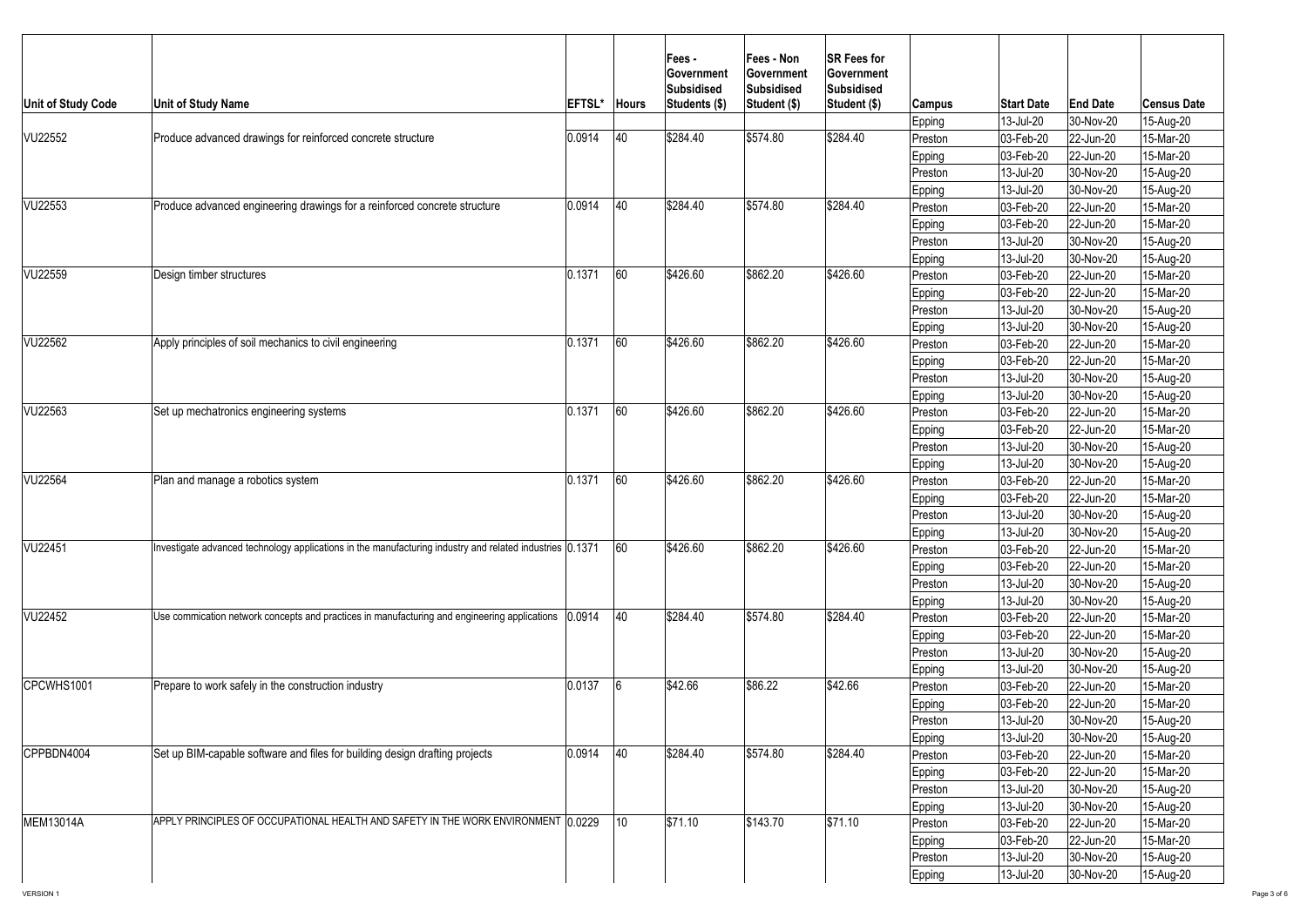| <b>Unit of Study Code</b> | <b>Unit of Study Name</b>                                                                   | <b>EFTSL'</b> | <b>Hours</b> | <b>Fees-</b><br><b>Government</b><br>Subsidised<br>Students (\$) | Fees - Non<br><b>Government</b><br>Subsidised<br>Student (\$) | <b>SR Fees for</b><br><b>Government</b><br><b>Subsidised</b><br>Student (\$) | <b>Campus</b> | <b>Start Date</b>        | <b>End Date</b> | <b>Census Date</b> |
|---------------------------|---------------------------------------------------------------------------------------------|---------------|--------------|------------------------------------------------------------------|---------------------------------------------------------------|------------------------------------------------------------------------------|---------------|--------------------------|-----------------|--------------------|
| <b>MEM16006A</b>          | <b>ORGANISE AND COMMUNICATE INFORMATION</b>                                                 | 0.0457        | <b>20</b>    | \$142.20                                                         | \$287.40                                                      | \$142.20                                                                     | Preston       | $ 03 - \text{Feb} - 20 $ | $ 22$ -Jun-20   | 15-Mar-20          |
|                           |                                                                                             |               |              |                                                                  |                                                               |                                                                              | Epping        | $ 03 - \text{Feb} - 20 $ | 22-Jun-20       | 15-Mar-20          |
|                           |                                                                                             |               |              |                                                                  |                                                               |                                                                              | Preston       | 13-Jul-20                | $ 30-Nov-20 $   | 15-Aug-20          |
|                           |                                                                                             |               |              |                                                                  |                                                               |                                                                              | <b>Epping</b> | 13-Jul-20                | 30-Nov-20       | 15-Aug-20          |
| <b>MEM16008A</b>          | <b>INTERACT WITH COMPUTING TECHNOLOGY</b>                                                   | 0.0457        | 20           | \$142.20                                                         | \$287.40                                                      | \$142.20                                                                     | Preston       | 03-Feb-20                | $ 22$ -Jun-20   | 15-Mar-20          |
|                           |                                                                                             |               |              |                                                                  |                                                               |                                                                              | <b>Epping</b> | 03-Feb-20                | $ 22$ -Jun-20   | 15-Mar-20          |
|                           |                                                                                             |               |              |                                                                  |                                                               |                                                                              | Preston       | 13-Jul-20                | 30-Nov-20       | 15-Aug-20          |
|                           |                                                                                             |               |              |                                                                  |                                                               |                                                                              | Epping        | 13-Jul-20                | 30-Nov-20       | 15-Aug-20          |
| MEM22001A                 | Perform engineering activities                                                              | 0.1371        | 60           | \$426.60                                                         | \$862.20                                                      | \$426.60                                                                     | Preston       | 03-Feb-20                | $ 22$ -Jun-20   | 15-Mar-20          |
|                           |                                                                                             |               |              |                                                                  |                                                               |                                                                              | Epping        | 03-Feb-20                | $ 22$ -Jun-20   | 15-Mar-20          |
|                           |                                                                                             |               |              |                                                                  |                                                               |                                                                              | Preston       | 13-Jul-20                | 30-Nov-20       | 15-Aug-20          |
|                           |                                                                                             |               |              |                                                                  |                                                               |                                                                              | Epping        | 13-Jul-20                | 30-Nov-20       | 15-Aug-20          |
| MEM22002A                 | <b>IMANAGE SELF IN AN ENGINEERING ENVIRONMENT</b>                                           | 0.0914        | 40           | \$284.40                                                         | \$574.80                                                      | \$284.40                                                                     | Preston       | 03-Feb-20                | $ 22$ -Jun-20   | 15-Mar-20          |
|                           |                                                                                             |               |              |                                                                  |                                                               |                                                                              | Epping        | 03-Feb-20                | 22-Jun-20       | 15-Mar-20          |
|                           |                                                                                             |               |              |                                                                  |                                                               |                                                                              | Preston       | 13-Jul-20                | $ 30-Nov-20 $   | 15-Aug-20          |
|                           |                                                                                             |               |              |                                                                  |                                                               |                                                                              | Epping        | 13-Jul-20                | $ 30-Nov-20 $   | 15-Aug-20          |
| MEM23003A                 | OPERATE AND PROGRAM COMPUTERS                                                               | 0.1829        | 80           | \$568.80                                                         | \$1,149.60                                                    | \$568.80                                                                     | Preston       | 03-Feb-20                | 22-Jun-20       | 15-Mar-20          |
|                           |                                                                                             |               |              |                                                                  |                                                               |                                                                              | Epping        | 03-Feb-20                | 22-Jun-20       | 15-Mar-20          |
|                           |                                                                                             |               |              |                                                                  |                                                               |                                                                              | Preston       | 13-Jul-20                | $ 30-Nov-20 $   | 15-Aug-20          |
|                           |                                                                                             |               |              |                                                                  |                                                               |                                                                              | <b>Epping</b> | 13-Jul-20                | $ 30-Nov-20 $   | 15-Aug-20          |
| <b>MEM23004A</b>          | <b>APPLY TECHNICAL MATHEMATICS</b>                                                          | 0.1829        | 80           | \$568.80                                                         | \$1,149.60                                                    | \$568.80                                                                     | Preston       | 03-Feb-20                | $ 30-Nov-20 $   | 15-Apr-20          |
|                           |                                                                                             |               |              |                                                                  |                                                               |                                                                              | Epping        | 03-Feb-20                | $ 30-Nov-20 $   | 15-Apr-20          |
| <b>MEM23109A</b>          | <b>APPLY ENGINEERING MECHANICS PRINCIPLES</b>                                               | 0.1371        | 60           | \$426.60                                                         | \$862.20                                                      | \$426.60                                                                     | Preston       | 03-Feb-20                | 22-Jun-20       | 15-Mar-20          |
|                           |                                                                                             |               |              |                                                                  |                                                               |                                                                              | Epping        | 03-Feb-20                | 22-Jun-20       | 15-Mar-20          |
|                           |                                                                                             |               |              |                                                                  |                                                               |                                                                              | Preston       | 13-Jul-20                | 30-Nov-20       | 15-Aug-20          |
|                           |                                                                                             |               |              |                                                                  |                                                               |                                                                              | Epping        | 13-Jul-20                | 30-Nov-20       | 15-Aug-20          |
| <b>MEM30007A</b>          | <b>ISELECT COMMON ENGINEERING MATERIALS</b>                                                 | 0.0914        | 40           | \$284.40                                                         | \$574.80                                                      | \$284.40                                                                     | Preston       | 03-Feb-20                | 22-Jun-20       | 15-Mar-20          |
|                           |                                                                                             |               |              |                                                                  |                                                               |                                                                              | <b>Epping</b> | 03-Feb-20                | 22-Jun-20       | 15-Mar-20          |
|                           |                                                                                             |               |              |                                                                  |                                                               |                                                                              | Preston       | 13-Jul-20                | 30-Nov-20       | 15-Aug-20          |
|                           |                                                                                             |               |              |                                                                  |                                                               |                                                                              | <b>Epping</b> | 13-Jul-20                | 30-Nov-20       | 15-Aug-20          |
| <b>MEM30012A</b>          | APPLY MATHEMATICAL TECHNIQUES IN A MANUFACTURING, ENGINEERING OR RELATED ENVIRONMENT 0.0914 |               | 40           | \$284.40                                                         | \$574.80                                                      | \$284.40                                                                     | Preston       | 03-Feb-20                | $ 30-Nov-20 $   | 15-Apr-20          |
|                           |                                                                                             |               |              |                                                                  |                                                               |                                                                              | <b>Epping</b> | 03-Feb-20                | $ 30-Nov-20 $   | 15-Apr-20          |
| MEM30029A                 | Use workshop equipment and processes to complete an engineering project                     | 0.1371        | 60           | \$426.60                                                         | \$862.20                                                      | \$426.60                                                                     | Preston       | 03-Feb-20                | 22-Jun-20       | 15-Mar-20          |
|                           |                                                                                             |               |              |                                                                  |                                                               |                                                                              | Epping        | 03-Feb-20                | 22-Jun-20       | 15-Mar-20          |
|                           |                                                                                             |               |              |                                                                  |                                                               |                                                                              | Preston       | 13-Jul-20                | $ 30-Nov-20 $   | 15-Aug-20          |
|                           |                                                                                             |               |              |                                                                  |                                                               |                                                                              | <b>Epping</b> | 13-Jul-20                | $ 30-Nov-20 $   | 15-Aug-20          |
| MEM30031A                 | OPERATE COMPUTER AIDED DESIGN (CAD) SYSTEM TO PRODUCE BASIC DRAWING ELEMENTS 10.0914        |               | 40           | \$284.40                                                         | \$574.80                                                      | \$284.40                                                                     | Preston       | 03-Feb-20                | $ 22$ -Jun-20   | 15-Mar-20          |
|                           |                                                                                             |               |              |                                                                  |                                                               |                                                                              | <b>Epping</b> | 03-Feb-20                | 22-Jun-20       | 15-Mar-20          |
|                           |                                                                                             |               |              |                                                                  |                                                               |                                                                              | Preston       | 13-Jul-20                | 30-Nov-20       | 15-Aug-20          |
|                           |                                                                                             |               |              |                                                                  |                                                               |                                                                              | <b>Epping</b> | 13-Jul-20                | 30-Nov-20       | 15-Aug-20          |
| MSMENV272                 | Participate in environmentally sustainable work practices                                   | 0.0686        | 30           | \$213.30                                                         | \$431.10                                                      | \$213.30                                                                     | Preston       | 03-Feb-20                | $ 22$ -Jun-20   | 15-Mar-20          |
|                           |                                                                                             |               |              |                                                                  |                                                               |                                                                              | Epping        | 03-Feb-20                | $ 22$ -Jun-20   | 15-Mar-20          |
|                           |                                                                                             |               |              |                                                                  |                                                               |                                                                              | Preston       | 13-Jul-20                | 30-Nov-20       | 15-Aug-20          |
|                           |                                                                                             |               |              |                                                                  |                                                               |                                                                              | Epping        | 13-Jul-20                | $ 30-Nov-20 $   | 15-Aug-20          |
| VU21174                   | <b>Program control systems</b>                                                              | 0.1371        | 60           | \$426.60                                                         | \$862.20                                                      | \$426.60                                                                     | Preston       | $ 03 - \text{Feb} - 20 $ | 22-Jun-20       | 15-Mar-20          |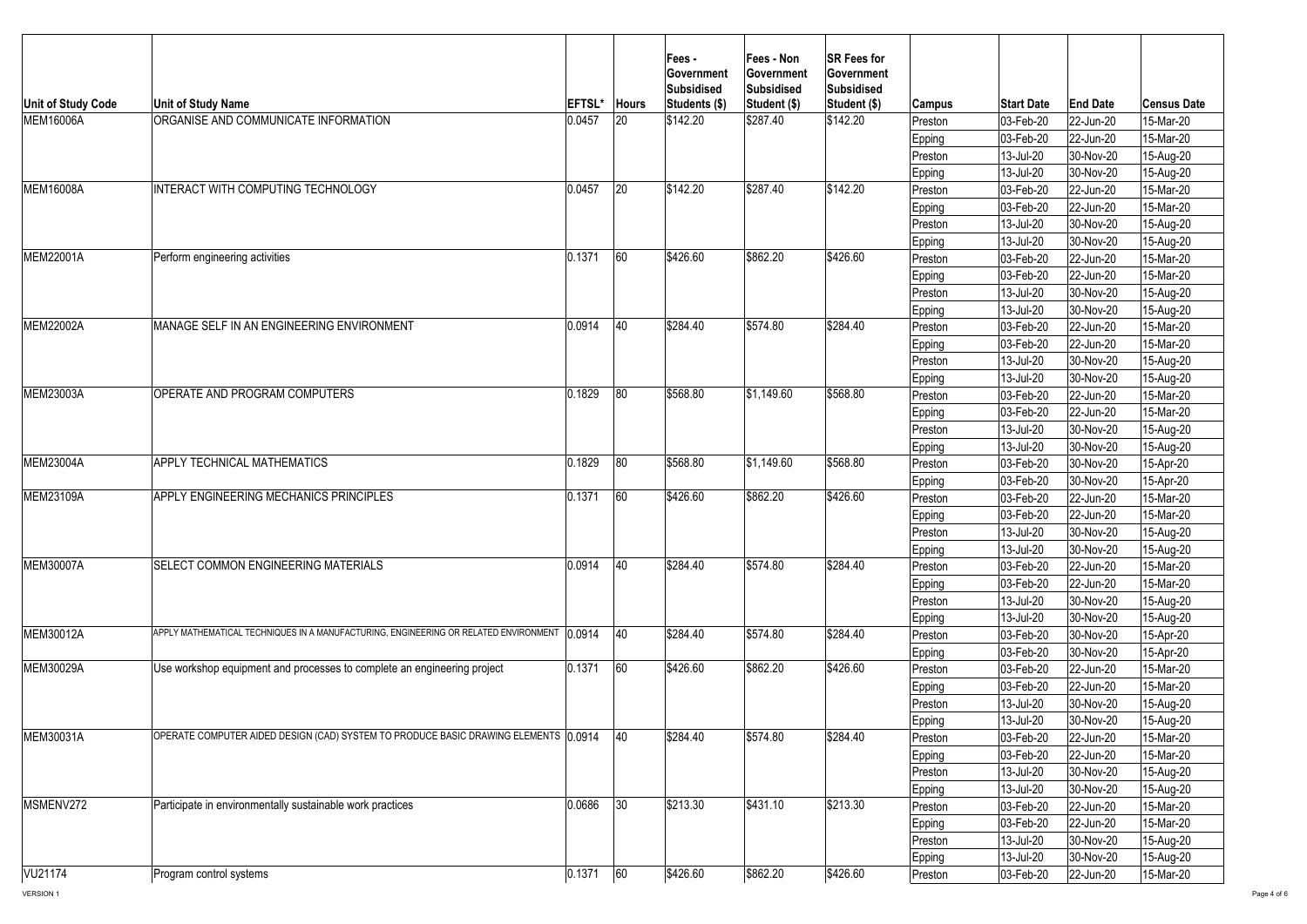| Unit of Study Code | <b>Unit of Study Name</b>                                                                                | <b>EFTSL*</b> | <b>Hours</b> | <b>Fees-</b><br><b>Sovernment</b><br>Subsidised<br>Students (\$) | <b>Fees - Non</b><br><b>∣Government</b><br>Subsidised<br>Student (\$) | <b>SR Fees for</b><br><b>Government</b><br><b>Subsidised</b><br>Student (\$) | Campus<br>Epping<br> Preston<br>Epping | <b>Start Date</b><br> 03-Feb-20 <br>13-Jul-20<br>13-Jul-20 | <b>End Date</b><br>$ 22$ -Jun-20<br>$ 30-Nov-20 $<br>30-Nov-20 | <b>Census Date</b><br>15-Mar-20<br>15-Aug-20<br>15-Aug-20 |
|--------------------|----------------------------------------------------------------------------------------------------------|---------------|--------------|------------------------------------------------------------------|-----------------------------------------------------------------------|------------------------------------------------------------------------------|----------------------------------------|------------------------------------------------------------|----------------------------------------------------------------|-----------------------------------------------------------|
| VU21232            | <b>PROGRAM, OPERATE AND SELECT A ROBOTICS SYSTEM</b>                                                     | 0.1371        | 60           | \$426.60                                                         | \$862.20                                                              | \$426.60                                                                     | Preston                                | $ 03 - \text{Feb} - 20 $                                   | 22-Jun-20                                                      | 15-Mar-20                                                 |
|                    |                                                                                                          |               |              |                                                                  |                                                                       |                                                                              | Epping                                 | 03-Feb-20                                                  | $ 22$ -Jun-20                                                  | 15-Mar-20                                                 |
|                    |                                                                                                          |               |              |                                                                  |                                                                       |                                                                              | Preston                                | 13-Jul-20                                                  | 30-Nov-20                                                      | 15-Aug-20                                                 |
|                    |                                                                                                          |               |              |                                                                  |                                                                       |                                                                              | Epping                                 | 13-Jul-20                                                  | 30-Nov-20                                                      | 15-Aug-20                                                 |
| VU22330            | Select and interpret dreawings and prepare three dimensional (3D) sketches and drawings 0.0457           |               | 20           | \$142.20                                                         | \$287.40                                                              | \$142.20                                                                     | Preston                                | 03-Feb-20                                                  | $ 22$ -Jun-20                                                  | 15-Mar-20                                                 |
|                    |                                                                                                          |               |              |                                                                  |                                                                       |                                                                              | Epping                                 | 03-Feb-20                                                  | $ 22$ -Jun-20                                                  | 15-Mar-20                                                 |
|                    |                                                                                                          |               |              |                                                                  |                                                                       |                                                                              | Preston                                | 13-Jul-20                                                  | 30-Nov-20                                                      | 15-Aug-20                                                 |
|                    |                                                                                                          |               |              |                                                                  |                                                                       |                                                                              | Epping                                 | 13-Jul-20                                                  | 30-Nov-20                                                      | 15-Aug-20                                                 |
| <b>VU22451</b>     | Investigate advanced technology applications in the manufacturing industry and related industries 0.1371 |               | 60           | \$426.60                                                         | \$862.20                                                              | \$426.60                                                                     | Preston                                | 03-Feb-20                                                  | $ 22$ -Jun-20                                                  | 15-Mar-20                                                 |
|                    |                                                                                                          |               |              |                                                                  |                                                                       |                                                                              | Epping                                 | 03-Feb-20                                                  | $ 22$ -Jun-20                                                  | 15-Mar-20                                                 |
|                    |                                                                                                          |               |              |                                                                  |                                                                       |                                                                              | Preston                                | 13-Jul-20                                                  | 30-Nov-20                                                      | 15-Aug-20                                                 |
|                    |                                                                                                          |               |              |                                                                  |                                                                       |                                                                              | Epping                                 | 13-Jul-20                                                  | 30-Nov-20                                                      | 15-Aug-20                                                 |
| VU22452            | Use communication network concepts and practices in manufacturing and engineering applications (0.0914   |               | 40           | \$284.40                                                         | \$574.80                                                              | \$284.40                                                                     | Preston                                | 03-Feb-20                                                  | $ 22$ -Jun-20                                                  | 15-Mar-20                                                 |
|                    |                                                                                                          |               |              |                                                                  |                                                                       |                                                                              | Epping                                 | 03-Feb-20                                                  | $ 22$ -Jun-20                                                  | 15-Mar-20                                                 |
|                    |                                                                                                          |               |              |                                                                  |                                                                       |                                                                              | Preston                                | 13-Jul-20                                                  | 30-Nov-20                                                      | 15-Aug-20                                                 |
|                    |                                                                                                          |               |              |                                                                  |                                                                       |                                                                              | Epping                                 | 13-Jul-20                                                  | 30-Nov-20                                                      | 15-Aug-20                                                 |
| VU22485            | Apply construction principles to civil engineering works                                                 | 0.1371        | 60           | \$426.60                                                         | \$862.20                                                              | \$426.60                                                                     | Preston                                | 03-Feb-20                                                  | $ 22$ -Jun-20                                                  | 15-Mar-20                                                 |
|                    |                                                                                                          |               |              |                                                                  |                                                                       |                                                                              | Epping                                 | 03-Feb-20                                                  | $ 22$ -Jun-20                                                  | 15-Mar-20                                                 |
|                    |                                                                                                          |               |              |                                                                  |                                                                       |                                                                              | Preston                                | 13-Jul-20                                                  | 30-Nov-20                                                      | 15-Aug-20                                                 |
|                    |                                                                                                          |               |              |                                                                  |                                                                       |                                                                              | <b>Epping</b>                          | 13-Jul-20                                                  | 30-Nov-20                                                      | 15-Aug-20                                                 |
| VU22486            | Apply principles of materials testing to civil engineering applications                                  | 0.1371        | 60           | \$426.60                                                         | \$862.20                                                              | \$426.60                                                                     | Preston                                | 03-Feb-20                                                  | 22-Jun-20                                                      | 15-Mar-20                                                 |
|                    |                                                                                                          |               |              |                                                                  |                                                                       |                                                                              | Epping                                 | 03-Feb-20                                                  | $ 22$ -Jun-20                                                  | 15-Mar-20                                                 |
|                    |                                                                                                          |               |              |                                                                  |                                                                       |                                                                              | Preston                                | 13-Jul-20                                                  | 30-Nov-20                                                      | 15-Aug-20                                                 |
|                    |                                                                                                          |               |              |                                                                  |                                                                       |                                                                              | Epping                                 | 13-Jul-20                                                  | 30-Nov-20                                                      | 15-Aug-20                                                 |
| VU22487            | Apply surveying for civil engineering projects                                                           | 0.0914        | 40           | \$284.40                                                         | \$574.80                                                              | \$284.40                                                                     | Preston                                | 13-Apr-20                                                  | $ 22$ -Jun-20                                                  | 15-May-20                                                 |
|                    |                                                                                                          |               |              |                                                                  |                                                                       |                                                                              | Epping                                 | 13-Apr-20                                                  | $ 22$ -Jun-20                                                  | 15-May-20                                                 |
| <b>VU22488</b>     | Perform measurements and layout tasks on construction site                                               | 0.0914        | 40           | \$284.40                                                         | \$574.80                                                              | \$284.40                                                                     | Preston                                | 13-Apr-20                                                  | $ 22$ -Jun-20                                                  | 15-May-20                                                 |
| VU22489            |                                                                                                          |               | 40           | \$284.40                                                         | \$574.80                                                              | \$284.40                                                                     | <b>Epping</b>                          | 13-Apr-20                                                  | $ 22$ -Jun-20                                                  | 15-May-20                                                 |
|                    | Produce reinforced concrete drawings                                                                     | 0.0914        |              |                                                                  |                                                                       |                                                                              | Preston                                | 03-Feb-20                                                  | $ 22$ -Jun-20                                                  | 15-Mar-20                                                 |
|                    |                                                                                                          |               |              |                                                                  |                                                                       |                                                                              | Epping                                 | $ 03 - Feb - 20 $                                          | 22-Jun-20                                                      | 15-Mar-20                                                 |
|                    |                                                                                                          |               |              |                                                                  |                                                                       |                                                                              | Preston                                | 13-Jul-20                                                  | $ 30-Nov-20 $                                                  | 15-Aug-20                                                 |
| VU22490            | Produce structural steel drawings                                                                        | 0.0914        | 40           | \$284.40                                                         | \$574.80                                                              | \$284.40                                                                     | Epping                                 | 13-Jul-20                                                  | $ 30-Nov-20 $                                                  | 15-Aug-20                                                 |
|                    |                                                                                                          |               |              |                                                                  |                                                                       |                                                                              | Preston                                | $ 03 - \text{Feb} - 20 $                                   | 22-Jun-20                                                      | 15-Mar-20<br>15-Mar-20                                    |
|                    |                                                                                                          |               |              |                                                                  |                                                                       |                                                                              | Epping                                 | 03-Feb-20<br>13-Jul-20                                     | $ 22$ -Jun-20<br>30-Nov-20                                     |                                                           |
|                    |                                                                                                          |               |              |                                                                  |                                                                       |                                                                              | Preston                                |                                                            |                                                                | 15-Aug-20                                                 |
| VU22493            | Produce drawings to enable urban road construction                                                       | 0.0914        | 40           | \$284.40                                                         | \$574.80                                                              | \$284.40                                                                     | Epping<br>Preston                      | 13-Jul-20<br>03-Feb-20                                     | 30-Nov-20<br>$ 22$ -Jun-20                                     | 15-Aug-20<br>15-Mar-20                                    |
|                    |                                                                                                          |               |              |                                                                  |                                                                       |                                                                              |                                        | 03-Feb-20                                                  | $ 22$ -Jun-20                                                  | 15-Mar-20                                                 |
|                    |                                                                                                          |               |              |                                                                  |                                                                       |                                                                              | Epping<br>Preston                      | 13-Jul-20                                                  | 30-Nov-20                                                      | 15-Aug-20                                                 |
|                    |                                                                                                          |               |              |                                                                  |                                                                       |                                                                              |                                        | 13-Jul-20                                                  | 30-Nov-20                                                      | 15-Aug-20                                                 |
| VU22497            | Annotate and create assemblies using solid models                                                        | 0.1829        | 80           | \$568.80                                                         | \$1,149.60                                                            | \$568.80                                                                     | Epping<br>Preston                      | 03-Feb-20                                                  | $ 22$ -Jun-20                                                  | 15-Mar-20                                                 |
|                    |                                                                                                          |               |              |                                                                  |                                                                       |                                                                              |                                        | $ 03 - \text{Feb} - 20 $                                   | 22-Jun-20                                                      | 15-Mar-20                                                 |
|                    |                                                                                                          |               |              |                                                                  |                                                                       |                                                                              | Epping                                 |                                                            |                                                                |                                                           |